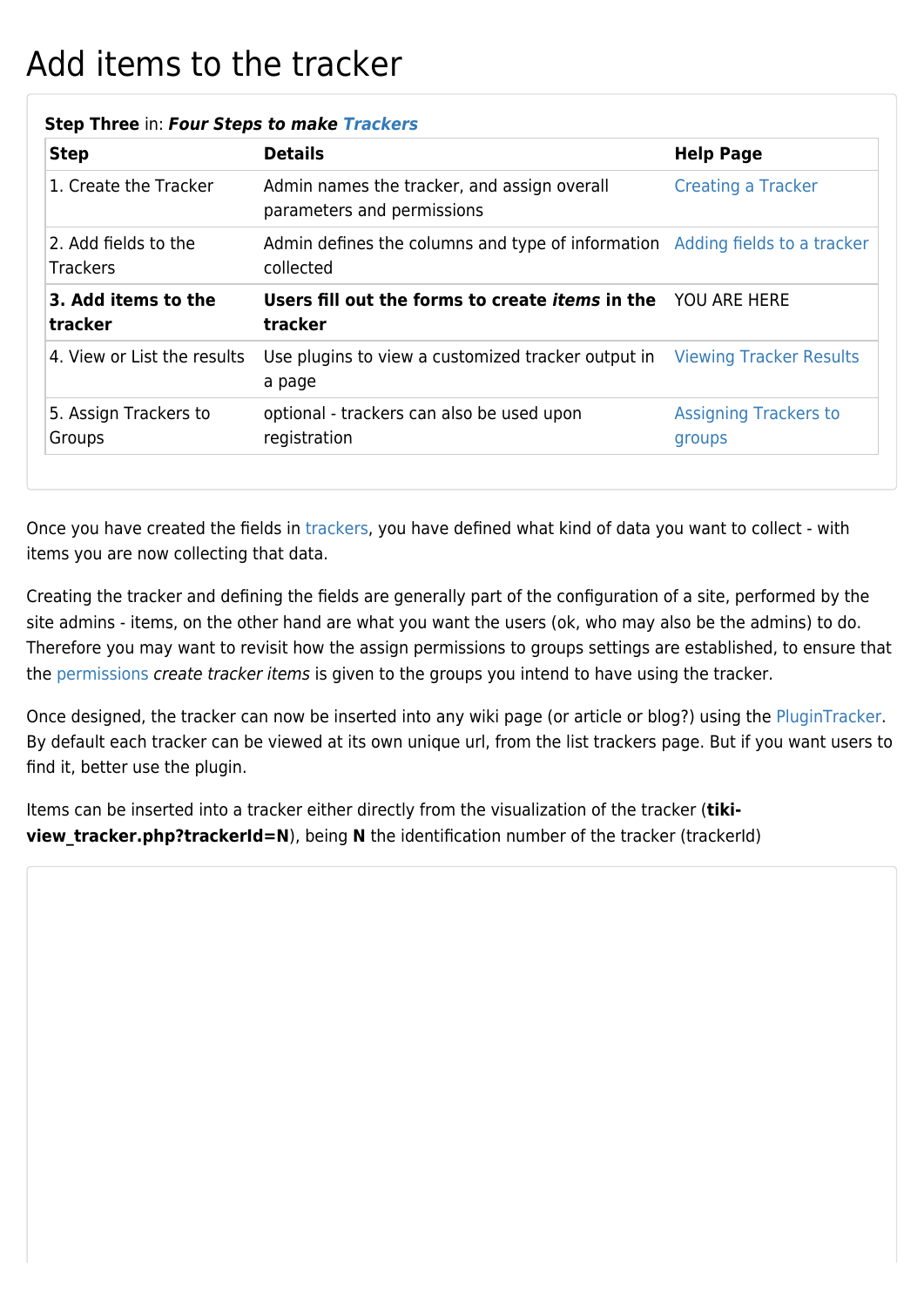| List trackers<br>View this tracker items | Admin trackers Edit this tracker<br><b>Edit fields</b><br>Monitor |
|------------------------------------------|-------------------------------------------------------------------|
| back items list First page next ->       |                                                                   |
|                                          |                                                                   |
| $[$ Edit<br><b>View</b>                  |                                                                   |
| <b>Edit item</b>                         |                                                                   |
|                                          | ×<br>save & back items list<br>save                               |
| Status                                   | ×<br>open                                                         |
| Name and surnames *                      | Armando Bronca                                                    |
| User *                                   | $\checkmark$<br>admin                                             |
| Group                                    | GROC $\vee$                                                       |
| Group IP<br><b>Insert new item</b>       |                                                                   |
| Phone <sup>*</sup>                       | +34934001122                                                      |
| E-mail *                                 | armando.bronca@ub.ed                                              |
| Contract type *                          | Associate Professor<br>v                                          |
| Activity <sup>*</sup>                    | Academic and Research Staff<br>$\checkmark$                       |
| Office                                   | 65                                                                |
| Picture                                  | Navega                                                            |
|                                          | No picture<br>available                                           |
| Web                                      |                                                                   |
| Active? *                                | yes $\vee$                                                        |
| Campus                                   | Ramon Margalef Building - 5th floor V                             |
|                                          | save & back items list<br>save                                    |

or from a Wiki page where [PluginTracker](https://doc.tiki.org/PluginTracker) has been included with appropriate syntax. For instance:

| $\{TRACKER(tracketId=>2, field=>5:8:11:30:12:35:36:39, action=>Add to Staff,$   |
|---------------------------------------------------------------------------------|
| showtitle=> $y$ , showdesc=> $y$ , showmandatory=> $y$ , embedded=> $y$ }       |
| The item was added successfully. ''(Click to another link to continue, or go to |
| [index.php Home Page])''{TRACKER}                                               |

## Would produce: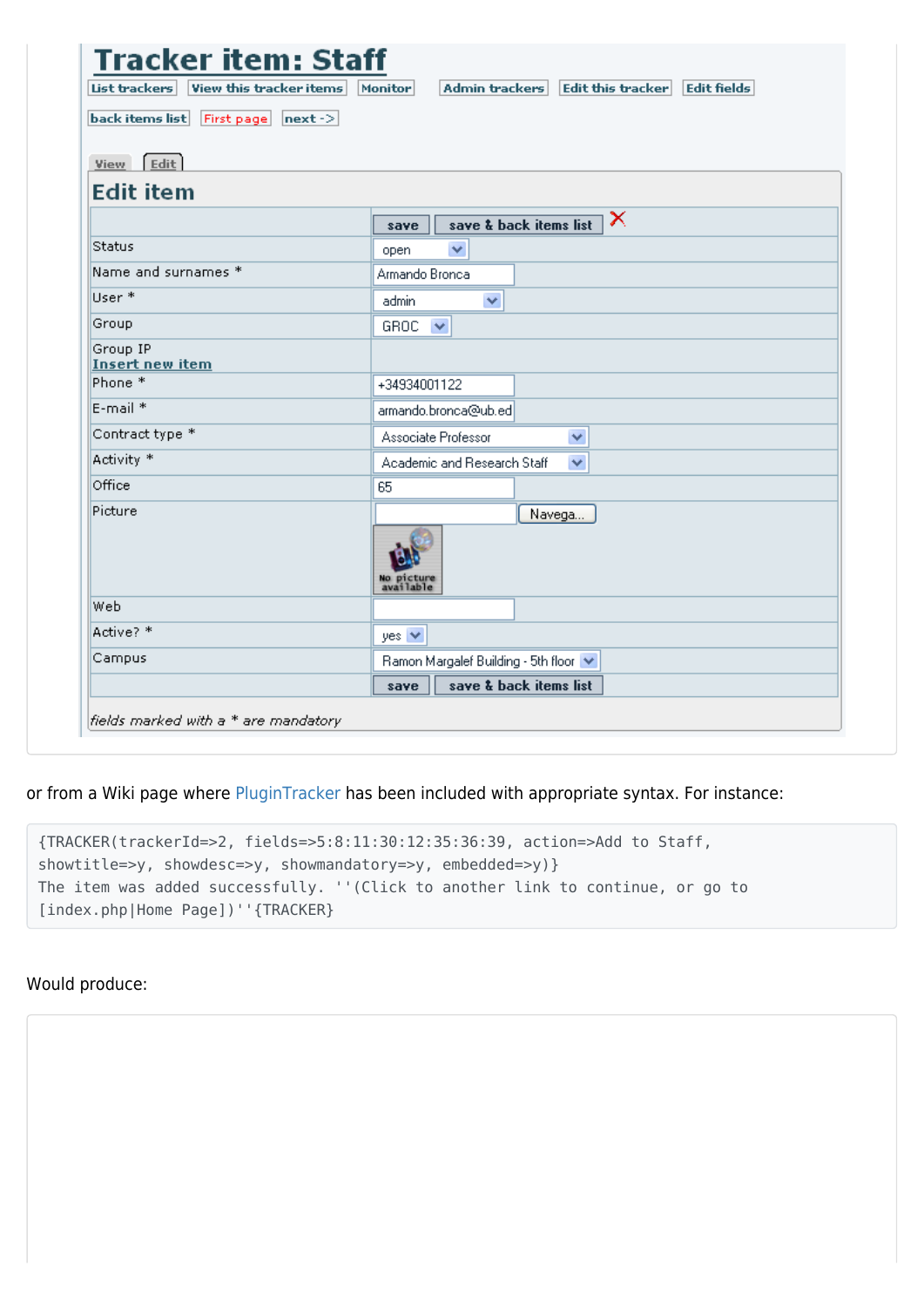| <b>Staff</b>               |                                                              |  |
|----------------------------|--------------------------------------------------------------|--|
| Members of the Departament |                                                              |  |
| Name and surnames *        |                                                              |  |
| User<br>Phone *            | Xavi                                                         |  |
| E-mail *                   |                                                              |  |
| Contract type *            | $\checkmark$                                                 |  |
| Activity *                 | $\checkmark$                                                 |  |
| Office                     |                                                              |  |
| Picture                    | Navega                                                       |  |
|                            | <b>Add to Staff</b><br>Fields marked with a * are mandatory. |  |
|                            |                                                              |  |

After inserted an item, this message would be show at the wiki page where the tracker plugin was placed:

| <b>Staff</b>                                                                             |  |
|------------------------------------------------------------------------------------------|--|
| Members of the Departament                                                               |  |
| The item was added successfully. (Click to another link to continue, or go to Home Page) |  |

Keep in mind that fields with an asterisk on their right hand side are compulsory. See for instance the "**Name and surnames \***" field from the example above:



This means that, if they are not filled, or they don't contain the proper data type (depending on how the tracker has been configured), when you want to insert the item in the tracker a message will appear showing which fields are missing to be properly completed, in order to submit your item to the tracker successfully.

| Following mandatory fields are missing :<br>Name and surnames |  |  |  |
|---------------------------------------------------------------|--|--|--|

## Massive addition of items to a tracker

If you want a massive addition of items into a tracker, you can use the "**Import CSV data**" feature. It can be found at "**Admin Tracker** (i.e. tiki-admin\_trackers.php?trackerId=1, for instance) > **Import/Export** (tab) > **Import/Export CSV Data** (bottom of page)":